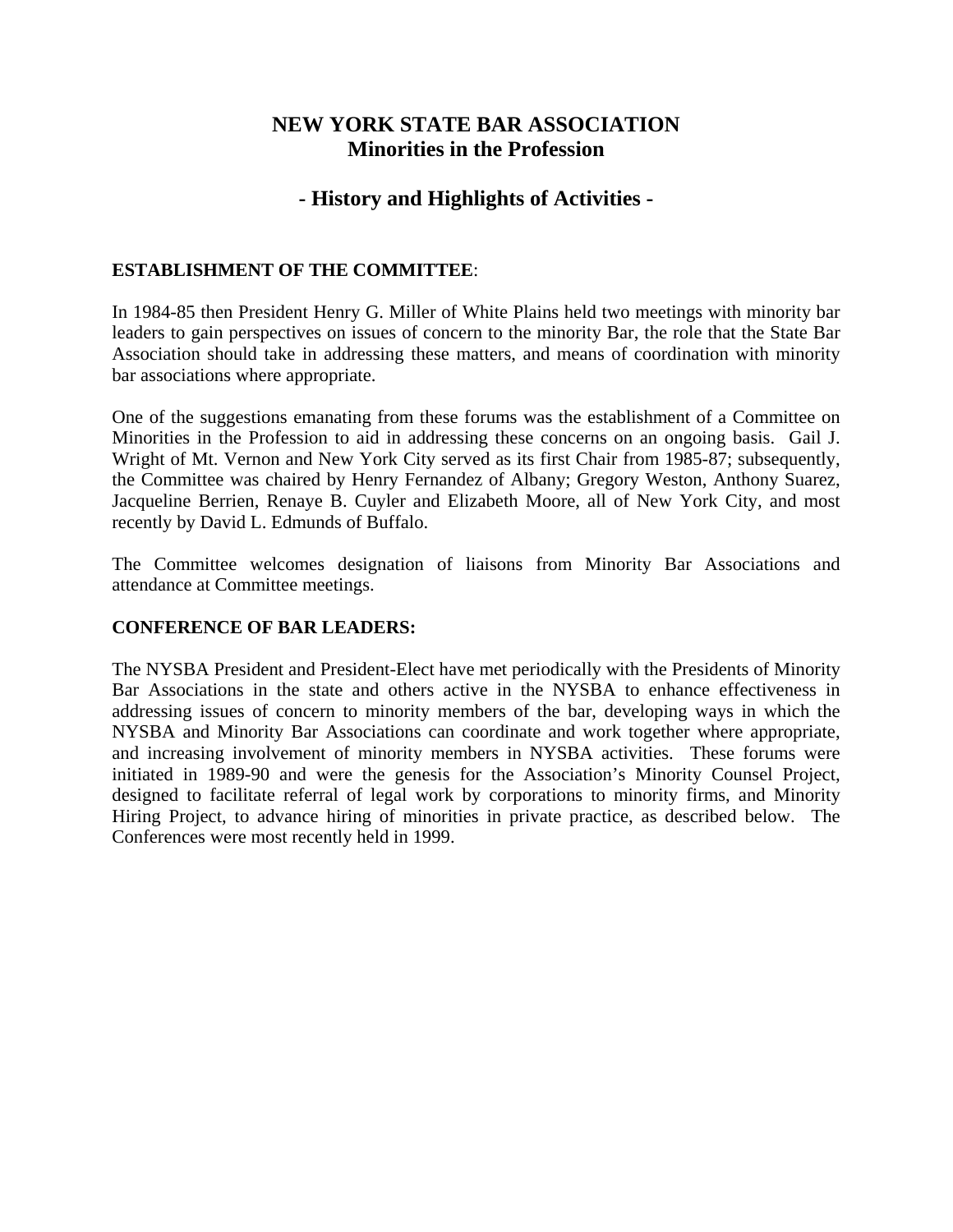#### **SCOPE OF COMMITTEE ACTIVITIES**:

Projects were designed to aid the profession, law students, those considering law as a career, and the public. The following are examples of activities conducted by the Committee:

#### **• Career Development:**

Counsel and Hiring Projects: In 1990, the Executive Committee approved establishment of the Conference's Minority Hiring and Counsel Pilot Projects as Association programs with the Committee on Minorities in the Profession to implement and administer the programs. Both projects concluded in 1996 *(see attached articles).* The Counsel Project, to facilitate the referral of legal work from corporations to minority attorneys and firms, became operational in January 1993. The Project involved a limited number of corporate and attorney participants initially in order to maximize its effectiveness and use.

At the January 1994 Annual Meeting, the Committee held a forum of the Project participants to review and discuss the utilization, operation and procedures of the service and consider means of enhancement. Corporate and firm participants in the Counsel Project will meet in late September 1995 for one-on-one meetings and a networking reception to exchange information on corporations' needs for outside counsel and firms' skills and experience in various areas of law.

Regarding the Hiring Project, the Committee works with local bars and minority attorneys in the various urban areas to establish projects to encourage hiring and retention of minority law students and attorneys in the law firms of those communities. This approach was taken in order to tailor the projects to the conditions and needs of the legal communities. The Capital District Black Bar Association, for example, developed a hiring project in the spring of 1995, with the Albany County Bar Association and Albany Law School.

In 1995, the Committee conducted a well-received forum for minority associates on identifying obstacles to retention in private practice to discuss concerns and recommend means of addressing the problems. The session, conducted during the Association Annual Meeting, was attended by approximately 80 associates and is part of the Committee's work to facilitate retention *(see attached article).*

In January 1993, the Committee presented a program in conjunction with the Association Annual Meeting on "Marketing Legal Services to Corporations: Perspectives from Corporations and Minority Law Firms" which featured representatives from the Counsel Project. Other programs focused on rainmaking and client development in 1996, diversity in the workplace in 1997, and minorities and the bar exam in 1998.

Diversity in the Judiciary: The Committee reviewed laws, procedures and developments to aid in promoting diversity in the various courts in the state. The Committee co-sponsored a panel presentation of the Committee on Women in the Law in Albany in November 1993 on "The Road to the Judiciary: Navigating the Judicial Selection Process."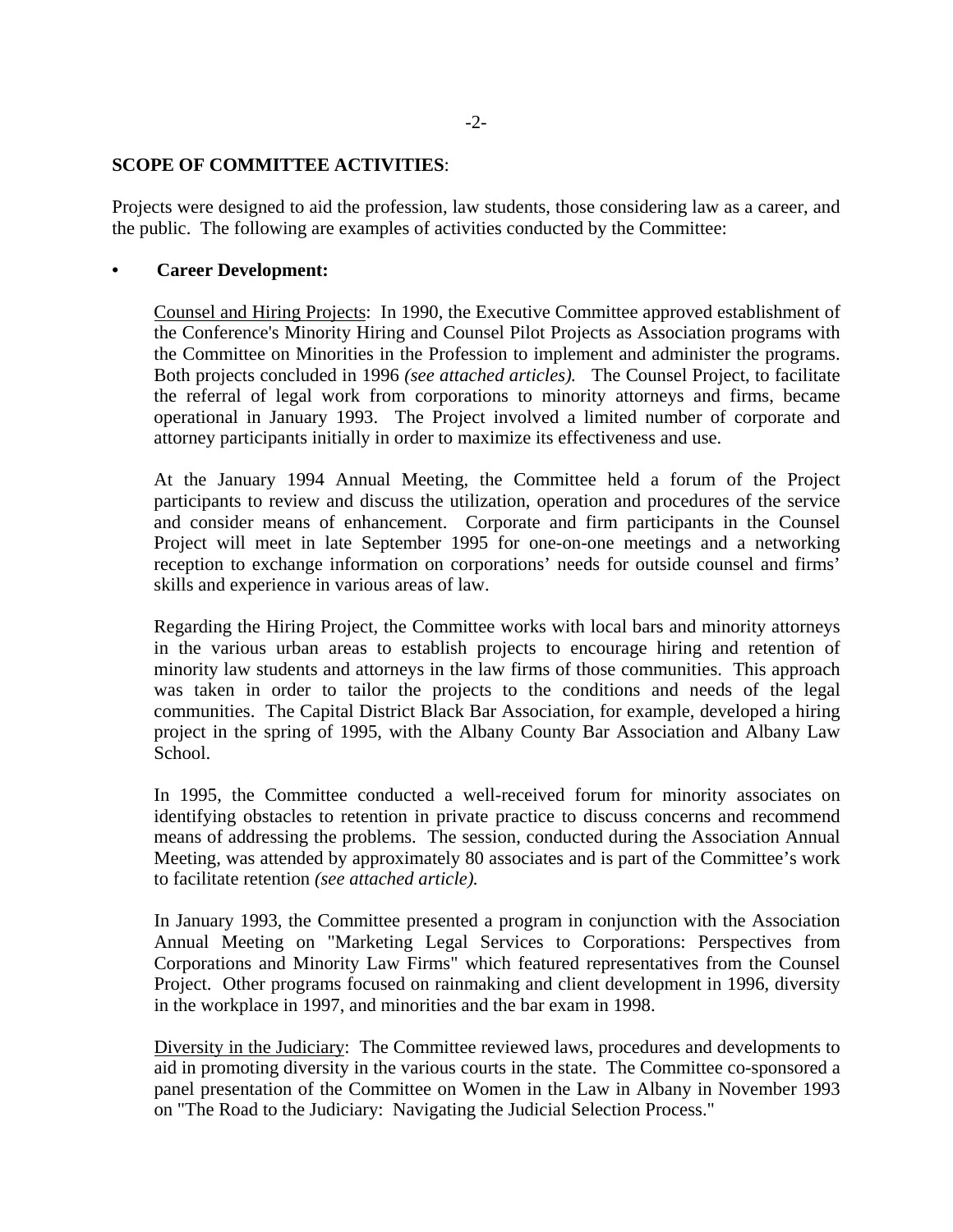Code of Professional Responsibility: In 1987, this Committee and the Committee on Women in the Law successfully proposed inclusion of specific provisions in the Lawyer's Code of Professional Responsibility concerning discrimination and bias.

Minorities in the Profession Report: In 1986, the Committee endorsed the recommendations of the ABA Task Force on Minorities in the Legal Profession to advance full participation in the profession by minorities and women. The Committee requested and received endorsement by the NYSBA Executive Committee.

#### **• Projects for Law Students:**

Law Student Liaisons: The Committee is developing a new project to enable minority attorneys to share their experience on career development and other issues with law students. Committee members also have given presentations at various law schools.

BLSA Job Fair: In 1988, Committee members participated in the workshops held during the Black Law Students Association Job Fair in New York.

"Take-A-Chance" Student Intern Program: As part of its efforts in relation to legal education, the Committee developed this project to match law students seeking law clerks positions with law firms and other law offices desiring such assistance. Students and employers completed questionnaires which were matched by need, geographic and other considerations. The appropriate student applications were then directed to the employer with the employer making the selection and arrangements for hiring and compensation. This project operated in 1987-89 and in 1988 involved approximately 70 students.

## **• Minority Bar Directory:**

The Committee published a New York State Minority Bar Associations Directory in 1988 to increase awareness and aid in the coordination of the various minority bars.

#### **• Workshops on Current Legal, Government Issues:**

The Committee, in 1989, presented a series of workshops in conjunction with the Somos Unos Conference in Albany on selection of the judiciary, developing and seeking implementation of legislation, election law procedures, and other topics. Members of the Committee also participated in programs at the Black and Puerto Rican Caucus.

#### **• Public Service:**

Public Information Pamphlets: The Committee produced Spanish translations of the Association's "Know Your Rights" public information pamphlets (Why You Need a Will, Your Rights If Arrested, Your Rights as a Crime Victim, Buying and Selling Real Estate, You and Your Lawyer, AIDS and the Law, Adoption in New York State, Divorce and Separation, Landlords and Tenants).